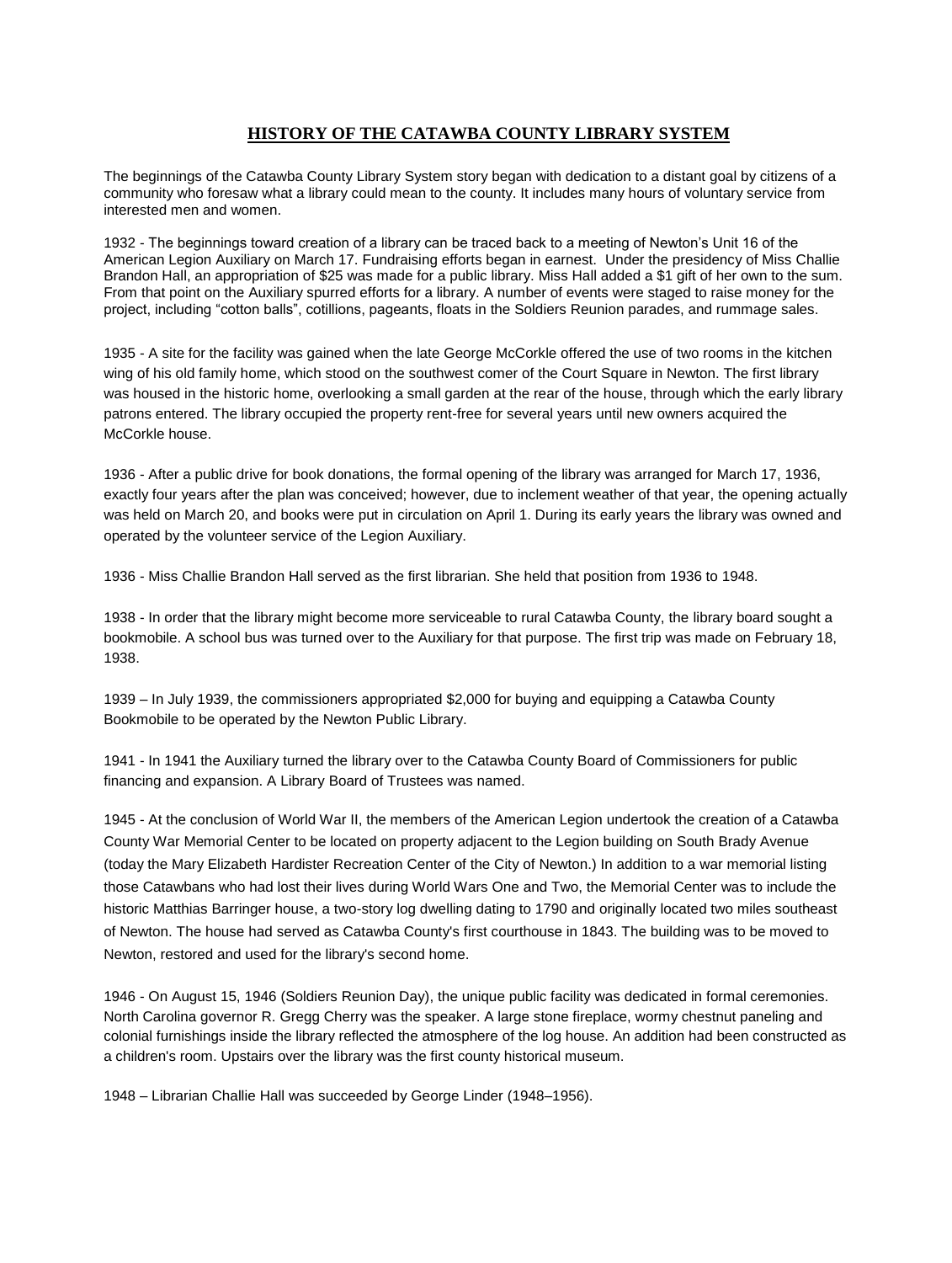1948 - A library station was opened in Maiden in November 1948. This station, the library's first branch, was open on Monday, Wednesday and Friday. It was located in the Maiden Beauty Shop.

1952 - Tragedy struck the Catawba County Library in Newton during the early morning hours of February 25, 1952, when fire nearly demolished the historic old structure. All books, newspapers, periodicals and other materials owned by the library, except those in circulation and on the bookmobile, were destroyed. The library was moved into temporary quarters in the business district of Newton while plans went forward for the construction of a new library building. After a fundraising campaign, construction began on a modern-style one-story unit on a site at the corner of North College Avenue and East Second Street in Newton.

1954 - Construction began in early 1954 and the facility was opened to the public on September 1, 1954.

1956 – Bill Wilkinson was named Library Director (1 year).

1957 – Mary Summers was named Library Director (1957-1972).

1970 - As the 1960's drew to a close, it became increasingly apparent that a new library building was required. The increasing stock of books, magazines, newspapers, films, sound recordings and other lendable materials gradually used up space needed for adult and youth reading areas. Plans took shape for a new facility after consultations with representatives of the State Library and library architectural consultants. The result was a project to construct a new building to offer facilities for a growing public library that would be adequate to serve the county's citizens for several decades.

1973 – Richard Meldron was named Library Director (1973–1976).

1973 - Catawba County purchased a lot on West C Street from the City of Newton.

1975 – Main Library in Newton – Construction began for a new 30,000 square foot building in June of 1975. The cost was \$865,000; this included land, construction and furnishings.

1975 – Sherrills Ford Branch Library was opened on October 1, 1975 with funds received through the NC State Library. The library was called the East Catawba County Library. The building in which it was then located comprised an area of 450 square feet and was located across the road from the present branch site in a small rented facility.

1976 – Richard Meldron was succeeded by Evelyn Rhodes as Interim Library Director (until February 1977).

1976 - Construction on the new Main Library facility was completed in September 1976. It opened to the public on October 15, 1976. In its new building, the library has been able to greatly expand its services to the community. The dedication ceremony was held on October 27, 1976.

1977 – John Pritchard was named Library Director (February 1977-April 1997).

1978 - In February of 1978, a move was begun to build a new library building for Sherrills Ford. The Sherrills Ford community purchased the land for the site for \$3,600. This movement culminated with funds secured from the Board of Commissioners in July 1978 to build the facility.

1979 – The Sherrills Ford facility was replaced with a new facility of 1,375 square feet.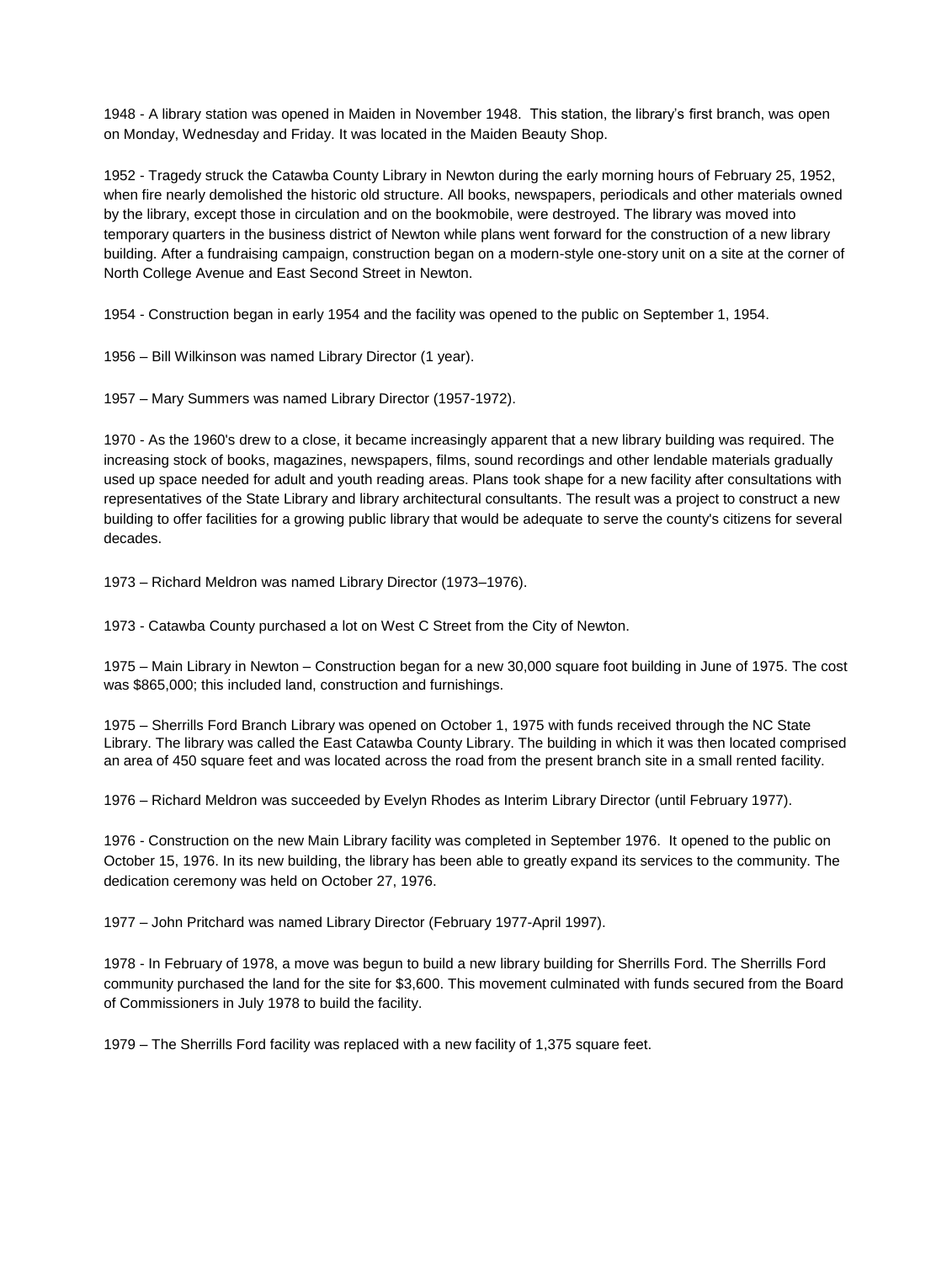1979 – The Maiden community petitioned the Town Council of Maiden and the Board of Commissioners for the establishment of a branch library in their town. The town and the county responded by opening a branch library in Maiden. This effort proved successful with continued community usage of the facility through the 1980s.

1980 – The Sherrills Ford Library was dedicated on April 19, 1980 (1,375 square feet).

1981 – The Maiden Branch Library was established in response to a high level of community demand. The branch was placed in a storefront building in downtown Maiden. The branch was comprised of 1,100 sq. ft. and circulated books and films.

1986 – The Rhodes Room (Genealogy and Local History Department) was dedicated on February 26, 1986.

1987 – The St. Stephens Branch Library is the largest branch of the system with 10,200 square feet.

1988 – The groundbreaking ceremony for the addition of the Sherrills Ford Branch Library was held. The ceremony opened the door to a 1,375 square foot addition to allow for service in response to the community's demand for library service.

1989 - May 25, 1989 was the Bookmobile's last day after 51 years of operation. The Library's Outreach Service continues to provide services for those patrons who are homebound, as well as for rest homes, nutritional sites, and day care centers. This program was set to begin in June 1989.

1989 – The St. Stephens Branch Library opened to the public on October 9, 1989. The new facility was dedicated on November 11, 1989.

1990 – The St. Stephens Branch Library won the NCPLD Association Award for "Outstanding New Facility."

1990 – An Open House for the Sherrills Ford Branch Library was held to celebrate the completion of the addition. This addition expanded the total square footage to 3,350. The new addition was opened to the public on April 22, 1990.

1990 - It became evident that the Maiden Branch Library service in Maiden had outgrown its storefront facility. The Town of Maiden and Catawba County conducted a study of alternatives. This study resulted in the cooperative funding of the new Maiden Branch library facility.

1991 – The groundbreaking ceremony for the Maiden Branch Library was held on February 24, 1991. The new site was to be located approximately one block from the then current facility.

1991 - The dedication ceremony for the new Maiden Branch Library was held on October 27, 1991. The new Maiden Branch Library facility had 3,000 square feet which included a meeting room for public usage. The Maiden Town Council chambers were also located in that area.

1993 – The Library System automation system project was complete by March 8, 1993. The Library System became automated in November 1992 using the Gaylord system known as GALAXY.

1996 – Public Access Internet began in April.

1996 –The Smart Start program "Books on the Go" begins.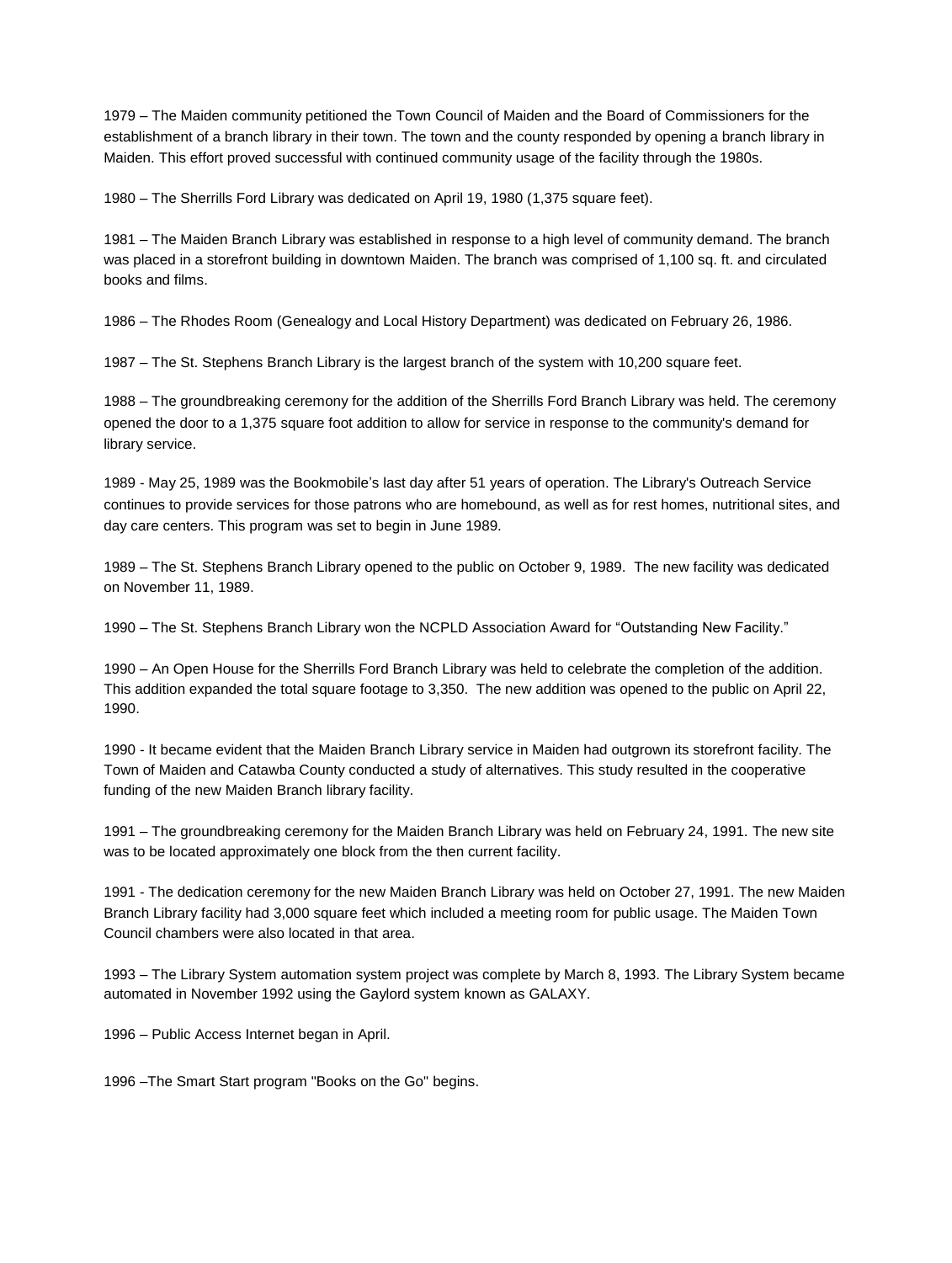1997 – The Southwest Branch Library opened to the public on March 3, 1997. This library is a storefront library located in the Westover Plaza in Mountain View.

1997 – The grand opening/ribbon-cutting ceremony was held on April 25, 1997. The Southwest Branch was the first library to be constructed in a shopping center. The Catawba County Board of Commissioners appropriated money to begin this project as an ongoing plan of providing library service to all residents of Catawba County.

1997 – John Pritchard retired as Library Director after 20 years of service.

1997 – Peggy Stinson was named Interim Library Director from May to August 1997.

1997 – Denise Peterson was named Library Director on August 5, 1997.

1997 – The Lake Norman Garden Club and the Sherrills Ford Branch Library recognized Representative C. Robert Brawley for his role in the development of the W.A. Day Memorial Botanical Garden on October 24, 1997.

1998 - NC LIVE service begins on April 20, 1998.

1999 - The Conover Branch Library was dedicated on April 14, 1999. The City of Conover provided 800 square feet of space in their newly remodeled city building.

1999 – Denise Peterson resigned as Library Director in July 1999.

1999 – Karen Foss was named Interim Library Director in July.

2000 – Karen Foss was named Library Director in March.

2001 – The reforming of the Friends of the Library group took place.

2002 - After many years of planning and effort, the Claremont Branch Library opened in its 2,400 square foot facility. This branch, the seventh in the system, is housed in the Claremont City Hall. The ribbon-cutting ceremony for the Claremont Branch took place on February 12, 2002.

2002 - The Genealogy Department reopened in its new enlarged room at the Main Library in April.

2004 - Renovations to the Main Library included a new rear public entrance and elevator.

2006 - The Conover Branch was expanded to nearly triple its original size, 800 to 2,400 sq. ft. It reopened on November 11, 2006 after a three-month repair and renovation project at City Hall.

2011 – The Conover Branch moved to 403 Conover Station Southeast (3,200 square feet).

2012 – The Conover Branch won the NCPLDA facility award for "Outstanding Facility under 10,000 square feet."

2013 – Karen Foss retired as Library Director on January 31, 2013. She was succeeded by Suzanne White on February 28, 2013.

2013 – Maiden Branch Library. The Town of Maiden built a new Town Hall and vacated the council chambers of the Maiden Branch Library on June 30, 2013. This move provided the Maiden Library with an additional 800 square feet to the current library space which is used for programming and meetings. County administration worked with the Town of Maiden on an agreement for the library to take ownership of the building.